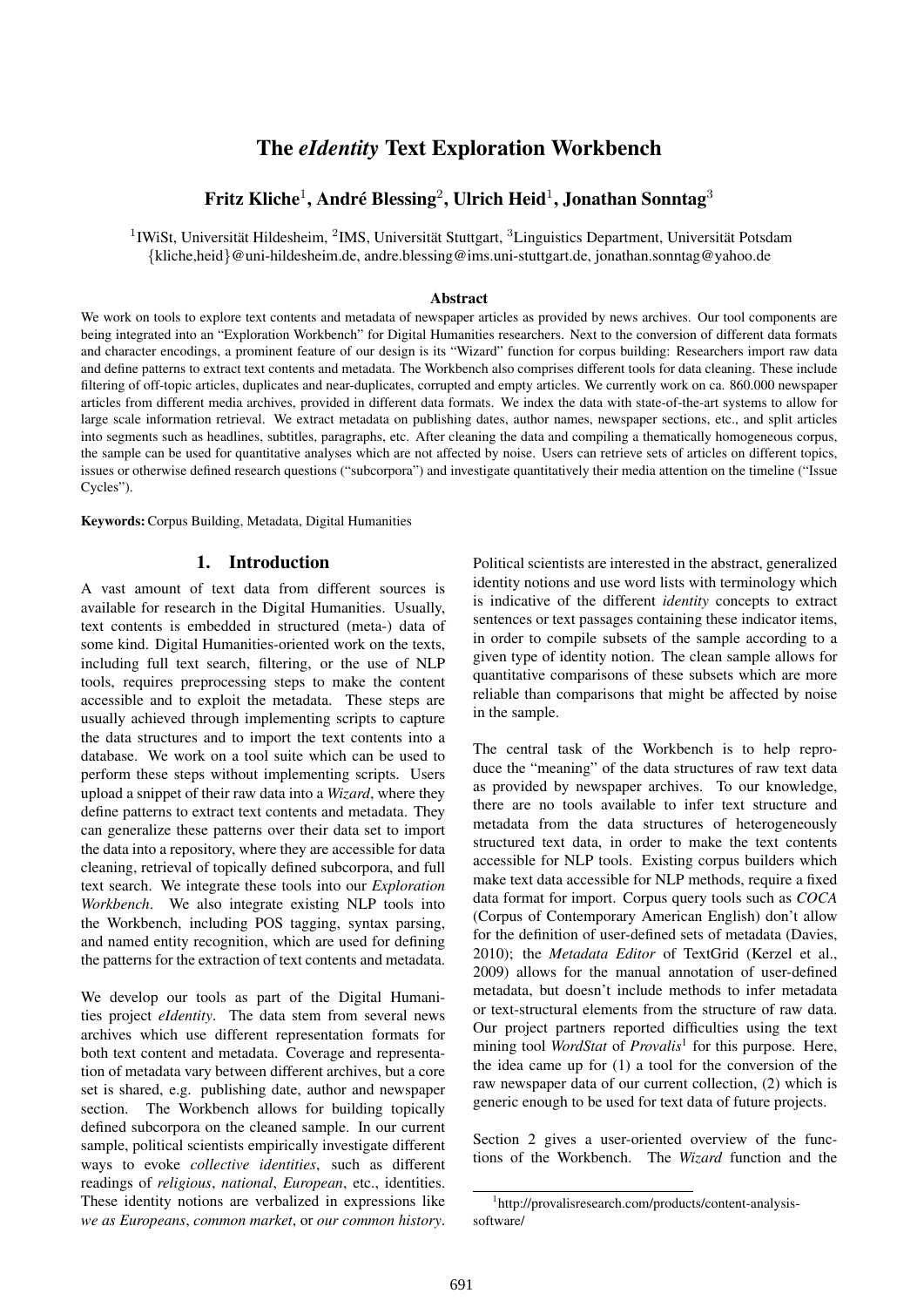*rule language* to extract text contents and metadata are laid out. Next, the functions for checking the imported data for consistency, for cleaning the sample, and for the subsequent work on the text contents are described. In section 3, the description of a use case of our current *eIdentity* sample exemplifies these functions and gives details of their implementation.



Figure 1: Overview on the functions of the *eIdentity Exploration Workbench*.

## 2. Functions of the Workbench: the user view

Figure 1 sketches the processing chain of the *Exploration Workbench*. Users upload raw text data in different data formats (DocX, Doc, RTF, HTML, ODT (Open Office), and TXT) and character encodings (iso-8859-1 and utf-8). The data are converted into utf-8 plain text on the fly. The imported documents are sliced into text segments. In the current setting, segments are lines separated by a newline. In a future version of the Workbench, segment delimiters can be defined by the user.

The following functions of the *Exploration Workbench* are discussed in the remainder of this section.

## 2.1. Wizard to capture data structures

We develop a *Wizard* to capture the data structures of raw data and to import the data into a repository. The Wizard function can be used in two stages of the data import process: (1) Users slice raw text data files into separate *articles*, i.e. chunks of raw data containing text content and metadata; (2) *articles* are further segmented to extract the text content and metadata.

#### *Extraction of articles*

Users upload a file of their data set which is displayed in a preview window. Figure 2 shows a snippet of the *eIdentity* sample. In this sample, the raw data consist of text files built up from several articles (∼100 articles per file), each article in turn containing metadata and text content. Next, users define patterns ("segmentation rules") which mark boundaries between articles. In figure 2, the end of an article is indicated by *"Document abbeik..."*. A closer inspection of more articles from the same archive shows that the end of each article is in this case marked by (and thus inferable from) a sequence of the token 'Document' and a string of letters and numbers. This pattern is captured by a *segmentation rule*: We define a 'rule language' to express segmentation rules (patterns); the segmentation rule in the given example is '[begin] Document [word] [end]'.

The rule language has to be a trade-off between expressiveness and easy usability, as we don't want to substitute the implementation of programming language scripts with a 'rule language' with its own (probably similar) complexity. It is not sufficient to offer regular expressions. Therefore, the rule language uses a fixed set of categories. The categories for slicing articles out of raw data include the following:

- Definitions of fixed tokens, such as 'Document' in the above example;
- Abstractions over types of tokens, such as 'Letters'; 'Numerals'; 'any Characters'; 'Uppercase Letters', etc.;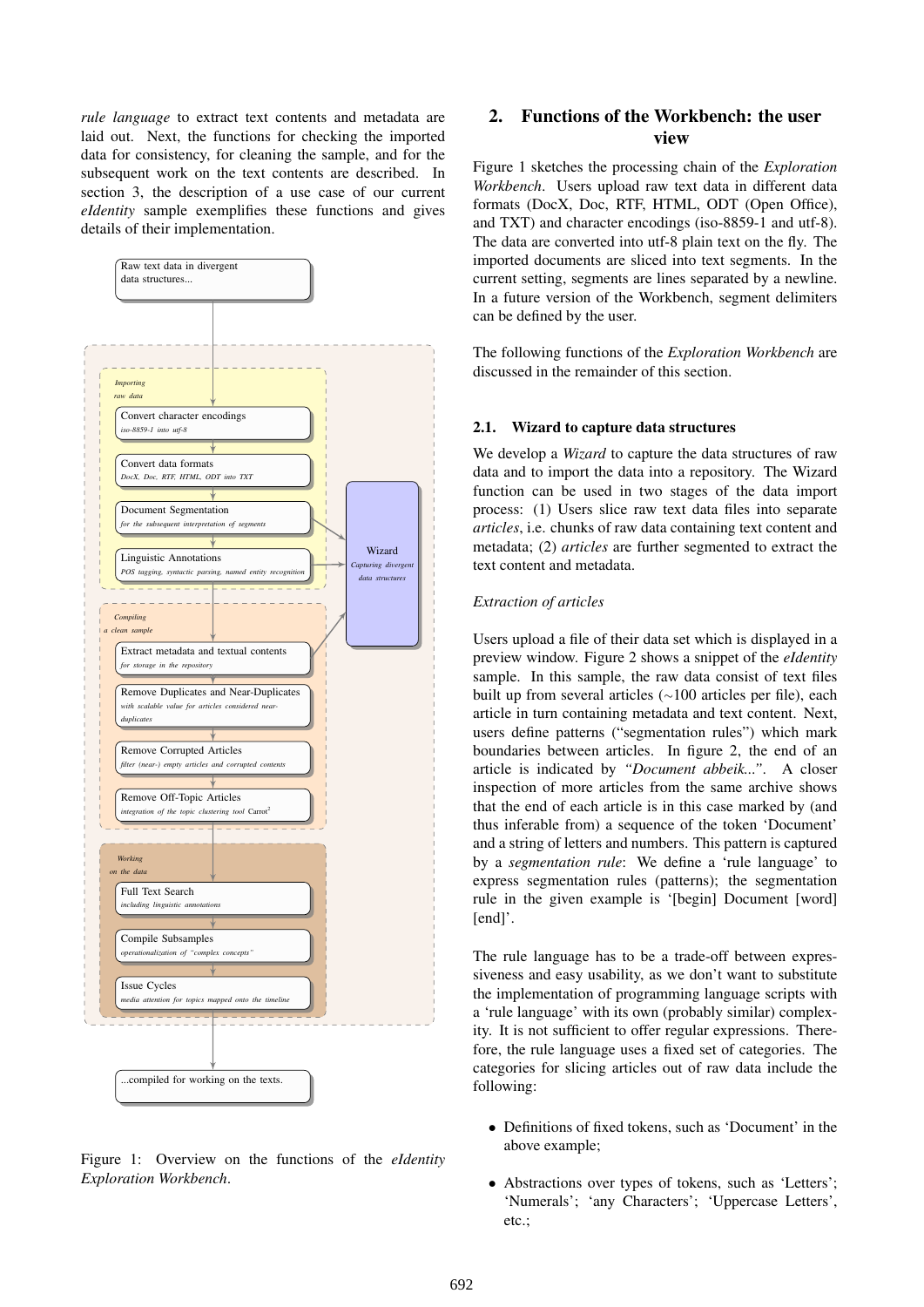| Preview: Document < Doc3 >                            |
|-------------------------------------------------------|
| Rule:   [begin] Document [word] [end]                 |
| Submit                                                |
| Demonstrations in Kabul                               |
| 7 words                                               |
| 2 December 2008                                       |
| English                                               |
| Protests break out in Kabul, page 32                  |
| $(c)$ 2008                                            |
| Document abbeik000200812020000ew24                    |
| EU begins negotiations with Afghanistan               |
| 211 words                                             |
| 2 December 2008                                       |
| English                                               |
| In November, when the Afghan government announced the |
|                                                       |

Figure 2: Wizard to segment raw text files into *articles*.

- Context rules, limited to the next and the following segment, e.g. constraints such as 'the following text segment must be empty';
- Limitation on the length of the segment.

When developing and testing segmentation rules, users can first apply their segmentation rule to the file in the preview window, where matching text segments are highlighted. Once checked and validated, the segmentation rules can be applied to import all raw data into the repository. The raw data are split up according to the segmentation rules, and each raw *article* is imported into the repository, labelled with an ID.

#### *Extraction of text contents and metadata*

Patterns similar to the above ones can also be applied to extract metadata and text passages from the raw *articles*. Again, the patterns are applied to "text segments", thus to newline-separated lines of raw data. At this step of processing, the articles are stored in the repository, where the data are accessible for further linguistic processing (POS tagging, syntactic parsing, named entity recognition). Additionally, users can include their own terminology, e.g., a list of month names for the extraction of dates. Alongside extraction, also the annotation of text segments is possible at this stage. Annotations may make use of two further categorization types:

- Abstractions over types of tokens using linguistic classifications, such as part of speech or named-entity labels;
- User-defined or pre-defined terminology, such as lists of 'persons names', 'month names', etc.

Figure 3 shows the segmentation of an article using the rule language. Users define patterns to extract metadata and text contents. As in the case of the articles extracted from a data file, also the metadata and the text contents can be stored in the repository. Text contents is converted into XML.

#### 2.2. Checks for consistency of the sample

The pattern-based text segmentation (for segmenting raw data and subsequently articles) presupposes consistency of

| Demonstrations in Kabul                      |  |
|----------------------------------------------|--|
| 7 words                                      |  |
| 2 December 2008                              |  |
| English                                      |  |
| <b>Protests break out in Kabul, page 32.</b> |  |
| (c) 2008                                     |  |
| Document abbeik000200812020000ew24           |  |

Figure 3: Extraction of text contents and metadata from raw *articles*.

the data structures, at least to some extent. The concept underlying the Wizard is to define rules based on an inspection of a snippet of the data, and on the subsequent generalization to the full data set. We integrated means to check the data that have been imported into the repository for consistency.

For the segmentation of raw data into articles (i.e. the first import step), the number of articles that have been sliced out of one file is displayed. Strong deviations from average numbers indicate erroneous data imports.

The Workbench also contains checks for the segmentation of articles into text contents and metadata (i.e. the second import step). Users can inspect the extracted text contents and the metadata. They find groups of articles that were segmented in the same way, e.g. a group of articles for which text content and metadata on 'publishing date', 'author' and 'headline' have been extracted, but no further metadata; or articles for which 'author' indications begin with *By our correspondent*. When finding that the article segmentation is correct for a given group, users can generalize over this group and mark the corresponding articles with a flag indicating 'correct import'. Subsequently, they can check the remaining set of articles for consistency. Thus, they can reduce the set of articles which have to be checked for consistency. Using these flags, we want to introduce a means to check data on a large scale. It is evident, however, that the inspection of some data entries and the subsequent generalization only allow for approximative results and cannot replace exact measurements.

#### 2.3. Cleaning from noise

Users can remove empty and almost empty articles (e.g. captions misclassified as articles). The Workbench assists users in interactively defining the appropriate length of articles to be kept. Another task of data cleaning is to detect corrupted articles. Heuristics can be used to detect irregularities in the data set (high percentage of special characters or numbers, unusual characteristics of metadata, etc.). Manual checking of removal candidates is supported by the Workbench, as it displays potentially corrupted articles to the user, who can adjust the settings for article filtering. (Near) duplicate articles are detected by the tools. Duplicates are not deleted from the repository, but flagged (as there may be research questions, e.g. about the reuse and spreading of items circulated by news agencies, which require a more detailed analysis of such cases to be answered satisfactorily).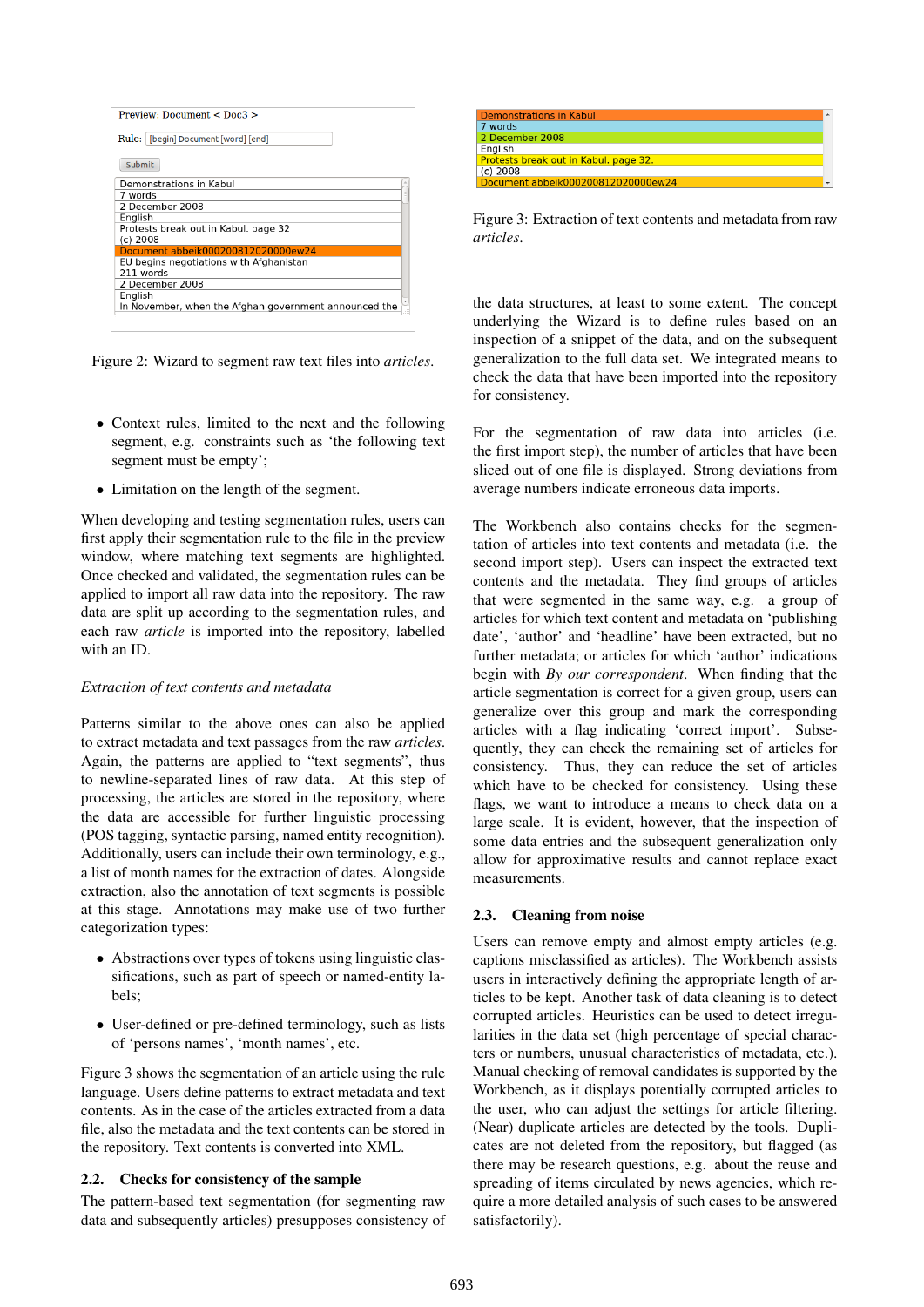#### 2.4. Removing off-topic articles

The Workbench includes a topic clustering tool. It clusters the imported articles into thematic groups and generates a label for each cluster. Users can inspect the articles of a cluster. When finding that a cluster is not relevant for a sample, they set a flag 'off-topic' for the articles of this cluster.

#### 2.5. Full Text Search

The imported text contents is accessible to full text search. Search functions include the search for word sequences and for words cooccurring (not necessarily adjacently) in sentences. Linguistic annotations can be used in the queries. Figure 4 shows results for a query "wir vvfin" on a German newspaper sample. The query uses the token "wir" ('we') and the POS tag "vvfin" ('finite verb').



Figure 4: Full text search using linguistic abstractions: Search results for the query "wir vvfin" using POS tags.

#### 2.6. Operationalizing complex concepts

One goal of the *Exploration Workbench* is to provide a means for the quantitative comparison of thematically defined "subcorpora". Users can compile lists of keywords and phrases which are indicative for a topic, and retrieve the corresponding articles from the sample. Deploying the metadata on publishing dates, users can map the amount of retrieved articles per year, per month, per week, or per day onto the timeline. This mapping shows the media attention for a concept ("Issue Cycles") over time (also cf. figure 6 for an example from our current sample). By these means, users can investigate the interplay between different positions or opinions ("concepts"), and peaks and losses of media attention.

## 3. Exploring the *eIdentity* corpus: Use case and implementation

We work on a large trilingual (English, French, German) collection of newspaper articles (∼860.000 articles). We collected data from 12 newspapers from 6 countries (DE, AT, FR, GB, USA, Ireland) covering the sampling period 1990 – 2012. The data stem from five licensed digital media archives. They were collected using lists of keywords. We gathered articles from the domain of foreign politics, which deal with *military interventions in international crisis situations*. The sample for each newspaper varies between 7.231 articles and 135.778 articles.

The data were delivered in RTF, HTML, and plain text (TXT without markup) formats, and contained articles in iso-8859-1 and utf-8 character encodings. The articles were delivered in files containing several (∼100) articles, in their own data structure for each media archive, wrapped with metadata. These metadata include: publishing date, author, newspaper section, subsection, word count, page, article id; additionally, the following text segments were given as metadata: headline, teaser, subtitle. The sets of metadata differ between media archives and sometimes even between articles; e.g. "authors" or "subtitles" are not given for each article. For *eIdentity*, we first processed the sample by implementing scripts, and made these scripts accessible and manageable in a browser GUI, which led to the *Exploration Workbench*. As a first step, the files were converted into plain text (TXT) in utf-8. Next to converting RTF and HTML, we included into the Workbench further converters that translate DocX, Doc, and ODT into TXT. Additionally, documents are checked for HTML special character encodings. The extracted text contents and metadata are stored in a repository (SQL database). On the basis of regular expressions and of our experiences wrt. required functions, we proposed the elements of the "rule language" for the Wizard. The results of the script-based extraction of metadata and contents serve as a gold standard for testing the functions of the Wizard. The functions of the Wizard were implemented after the current sample was compiled.

An indication of the *author* of an article was in some cases given in the metadata, and in others, it was contained in the text body. We used anchor words like 'correspondent', the position in the text, or the lengths of segments as indicators for author indications in the text content. It turned out to be useful to integrate a list of first names, particularly in order to distinguish authors from subtitles. The anchor items and the list of first names were integrated into the rule language. Publishing dates in the conventional formats of GE, EN or FR were converted into a standardized representation (yyyy-mm-dd).

We integrated  $Solv<sup>2</sup>$  to offer full text search on the data. Solr provides efficient search functions, also for data on a large scale. Solr allows for the integration of full text search, using different types of queries. These include (1) single term queries ("LREC"), (2) phrase queries ("LREC 2014"), (3) proximity searches (two search terms in a defined maximal distance, e.g. "Language + Conference" matching "Language Resources and Evaluation Conference"). We combine UIMA (Ferrucci and Lally, 2004) with Solr. In the UIMA framework, existing NLP methods can be integrated as web services. In this way, we combine NLP functionalities accessible via UIMA with the rapidity of Solr. The CLARIN-ERIC infrastructure provides several tools as web services to process natural

<sup>2</sup> http://lucene.apache.org/solr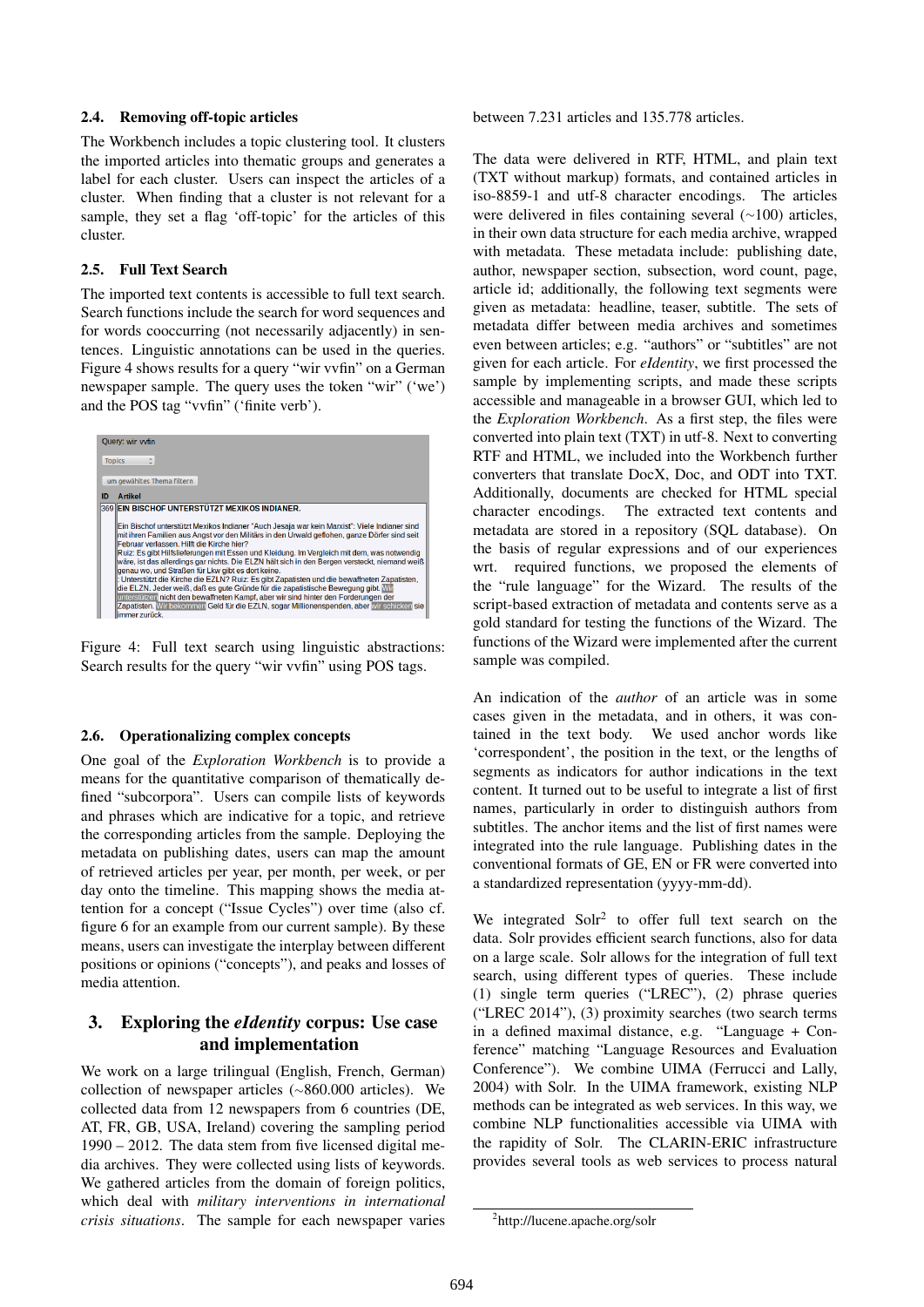language text<sup>3</sup>. These tools are registered in the Virtual Language observatory (VLO). The tools listed below are used; the PID gives the link to the CMDI description:

- *Tokenizer*: Tokenizer and sentence boundary detector for English, French and German (Schmid, 2009) PID: http://hdl.handle.net/11858/00-247C-0000- 0007-3736-B
- *TreeTagger*:

Part of speech tagging for English, French and German (Schmid, 1995)

PID: http://hdl.handle.net/11858/00-247C-0000- 0022-D906-1

• *RFTagger*:

Part of speech tagging for English, French and German, using a fine-grained POS tagset (Schmid and Laws, 2008)

PID: http://hdl.handle.net/11858/00-247C-0000- 0007-3735-D

- *German NER*: German Named Entity Recognizer, based on Stanford NLP (Faruqui and Padó, 2010) PID: http://hdl.handle.net/11858/00-247C-0000- 0022-DDA1-3
- *Stuttgart Dependency Parser*: Mate tools dependency parser (Bohnet, 2010) PID: http://hdl.handle.net/11858/00-247C-0000- 0007-3734-F

The above described tools can also be accessed by WebLicht (Hinrichs et al., 2010), but for large scale applications like our *Exploration Workbench* (cf. the numbers of news articles being dealt with in *eIdentity*), a direct interaction with the tools is more convenient. The WebLichtWiki (http://weblicht.sfs.uni-tuebingen.de/weblichtwiki/) provides a developer manual which describes how to use the WLFXB library which allows for interacting with WebLicht's TCF format and for interacting with the RESTStyle web services of CLARIN.

For topic clustering, we integrated the clustering tool 'Carrot<sup>2</sup>' into Solr<sup>4</sup>. It clusters a sample into *n* clusters, and generates a label for each cluster. Currently, *n* is set to 20.

Based on the metadata indicating publishing dates, we determine the amount of articles per year, per month, per week, and per day. If we find time periods where no or few articles have been gathered, we "re-sample" to fill the gaps.

We filter duplicate and near-duplicate articles. In *eIdentity*, we only consider articles with identical publishing days to be (near-) duplicates; this assumption reduces the runtime

of our scripts drastically. Duplicated and near-duplicated articles may enter a sample for several reasons:

- Newspaper publishers upload an article twice on the same day (duplicate articles) or make slight corrections in the course of the day and publish the article afresh (near-duplicates);
- We may have, by error, collected articles from the same newspaper twice, from different media archives;
- Re-Sampling: For periods in the sample where few articles had been collected, "re-sampling" may have led to duplicates.

For duplicate detection, we use the methods of fingerprinting and shingling as outlined in (Manning et al., 2008). For fingerprinting, we reduce the articles to the 12 least frequent letters contained in the sample. We produce 5-gram shingles from the reduced articles (5-grams based on letters). Identical 5-grams are counted, resulting in a hash for each document, containing the document's 5-grams with their frequencies. Next, the similarity of each article pair is calculated, based on the counting of 5-grams which occurred in both documents. We used cosine similarity as the standard way of quantifying the similarity of two documents (Manning et al., 2008, pg. 111). Be  $\vec{X}$  the 5-grams of document A and  $\vec{Y}$  the 5-grams of document B, i.e. hashes with the 5-grams and their frequencies. We calculate cosine similarity by dividing the inner product of the two vectors, i.e. the frequency values of common 5-grams, by the Euclidean lengths of the vectors, i.e. by the product of the "summed up" and normalized frequency values:

$$
sim_{cos}(A, B) = \frac{\vec{X} \cdot \vec{Y}}{|\vec{X}||\vec{Y}|} = \frac{\sum_{i=1}^{M} x_i y_i}{\sqrt{\sum_{i=1}^{M} \vec{X}_i^2} \cdot \sqrt{\sum_{i=1}^{M} \vec{Y}_i^2}}
$$

This yields a similarity score for each pair of documents, ranging from 0 (no similarity) to 1 (identical articles). Users can set a threshold value on the similarity score to determine when two articles are to be considered near-duplicates. We chose 0.6 as an appropriate threshold.

Figure 5 shows an example of near-duplicates. It is a snippet from a French article which was slightly changed and published afresh. The differences are indicated in bold text in this figure; they are not marked by the tools. A similarity score of <sup>∼</sup>0.65 was computed.

We also filter corrupted articles. We do so by setting flags which mark articles, instead of deleting articles from the sample. We set a flag "Empty" for empty articles, i.e. articles <9 characters, and a flag "Stub" for near-empty articles, i.e. articles <121 characters. For example, graphics and photos may enter the sample as separate articles, with the caption as their only text content. We set a flag "Num" for articles where more than 6 % of all characters are digits. We set a flag "Chars" for articles where more than 20 % of the characters are non-alphabetic. The flags "Num" and "Chars" are easy to implement, but yield good results. They filter articles which don't contain running

<sup>&</sup>lt;sup>3</sup>http://de.clarin.eu/de/

<sup>4</sup> http://carrot2.org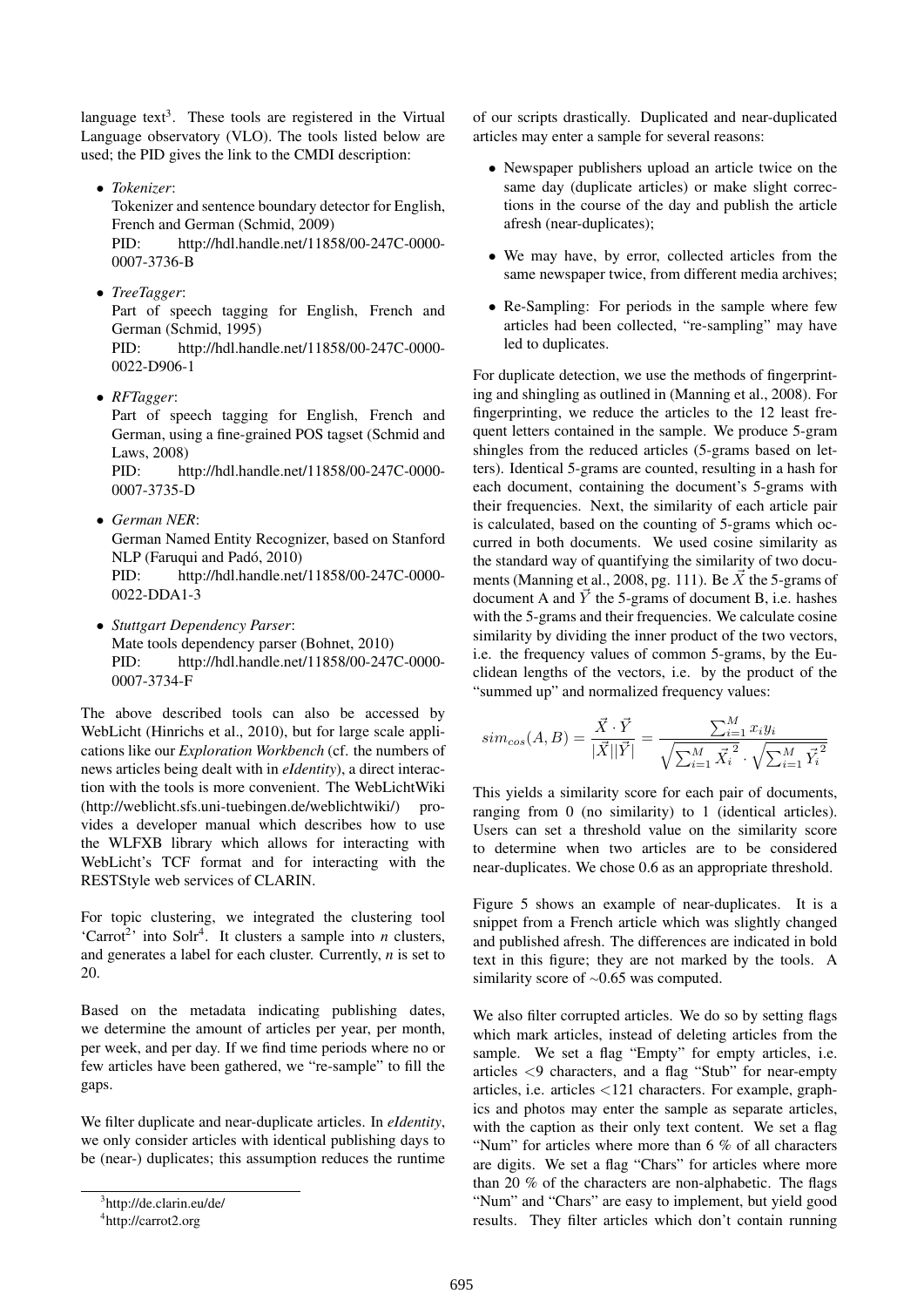

Figure 5: Example for near-duplicates. An article was slightly changed and published afresh.

text, but, e.g. stock exchange charts or cinema programs, and they filter corrupted articles without readable content. Finally, duplicate articles are marked with a flag as well. For a pair of duplicates, one article is marked with a flag, the other remains unmarked. If more than two articles are (near-) identical, only one article remains unmarked.

In our experiments, cleaning from noise shrank the sample as follows: After completion of the sampling period, the sample contained 863.034 articles. 13.805 articles were marked with a flag concerning formal criteria: 7.658 articles were marked with "Num", 2.248 articles were marked with "Chars". For 2.475 articles, the flag "Stub" was set, 1.424 articles were marked as "Empty". Articles could contain several flags. The text cleaning procedure which most importantly reduced the size of our sample was the removal of duplicates. 107.193 articles were marked as duplicates. In total, 112.901 articles and thus 13.08 % of the sample were removed by our filtering steps.

The tools of the Workbench are to a large extent language-independent. The Wizard function (except for the integration of NLP tools), the filtering steps and the removal of (near-) duplicates based on n-gram shingling are language-independent. As all NLP tools are integrated as web services, the tools can be adapted to further language resources. We integrate language-dependent tools (POS tagger, parser, named entity recognition) for English, German and French. The topic clustering tool *Carrot<sup>2</sup>* is also available multilingually.

On the clean corpus, political scientists have started to conduct quantitative research. In *eIdentity*, we investigate different "collective identities" and retrieve, for example, (1) the set of articles expressing a "common European identity", or (2) the set of articles appealing to a "common religious identity". We work on enhancing the functions for compiling topic-related "subcorpora" from a given sample and to operationalize "complex concepts". For a discussion on how we intend to capture these "complex concepts", see (Blessing et al., 2013). Currently, the political scientists gather keywords and key phrases which are indicative for a concept. These concepts include

- political actors: "Europeans", "Americans", "the European Union", "ministry", etc.;
- appeals to religion: "our protestant faith", "believe in god", etc.;
- appeals to democracy: "civic engagement", "human rights", "free and fair elections", etc.

Sets of articles on these topics can be mapped onto the timeline ("Issue Cycles"). Figure 6 depicts a snippet of the results for articles containing "appeals to democracy" from one of our newspapers. The percentage of these articles per month is given, measured on the cleaned sample. We plotted the results from the Workbench onto a graph. In the example, it shows the media attention for the topic in the time period 2003 – 2005 on a monthly basis.



Figure 6: Percentage of articles per month of a sample for a newspaper expressing the concept of *democracy* in a period of time ("Issue Cylce").

## 4. Conclusion and future work

We outlined the *Exploration Workbench* which is being developed in the current Digital Humanities project